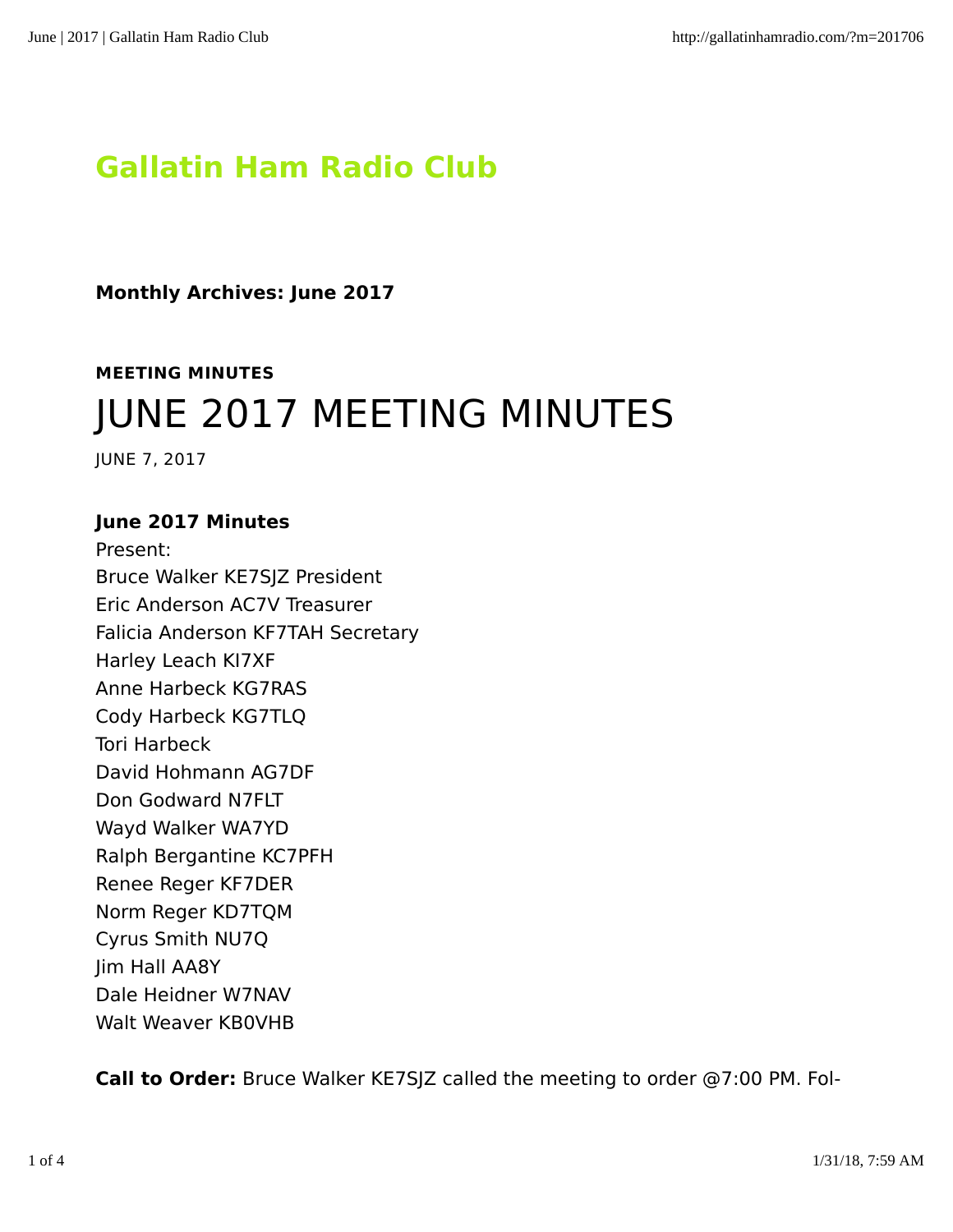lowed by introductions

**Minutes:** Minutes accepted

**Treasurer's report:** Beginning Balance of \$1,312.26, collected \$50.00 in dues, Sale of RF parts profit of \$331.85, spent \$10.00 for bank charge to receive paper statements. Ending balance of \$1,684.11

-We have now switched to bank statements online, no more paper statements

**Ham test:** Next test June 3rd

**ERA:** Bridger repeater will be finished soon

**SAR:** Don Godward N7FLT-One drowning at Arch Falls, Hyalite

**88 Net:** Wayd Walker WA7YD-Chugging along. There has been about 5 check-ins per week on average

**Foxhunt:** Harley Leach KI7XF- Had one ending at Rocky Mountain Supply. There was a good turn out

**HF:** Not good due to the Auroras

**MSU Ham:** nothing reported

Club-

Class-

## **Old Business:**

• Ham/Prepper Fest: Ray Harbeck KG7RAU-Insurance has been taken care of -Working on renting Building One in the fairgrounds, September 9th 9am -5pm. Table can be rented for \$10, free entry. There will be a raffle

-Church of Ladder Day Saints is hosting a preparedness Expo soon, they are look‐ ing into combining with us next year

- Antenna/Home Owner's Bill: Nothing new
- Lone Peak Repeater: Has been fixed
- Gardiner/Livingston/Paradise Valley repeater: Harley Leach KI7XF will possibly be going up next week to check out communications

• For Sale: One TS430, mid 80's, \$200. Contact Don Godward N7FLT for more info

• Field day: Field day will be at Dale Heidners W7NAV place again this year. Ray Harbeck KG7RAU is roasting the pig; he will be reimbursed \$350. Club picnic will be on Saturday @ 5pm. Bring dish, drink or dessert to share, pig provided. Norm Reger KD7TQM is in charge of renting the porta potty

#### **New Business:**